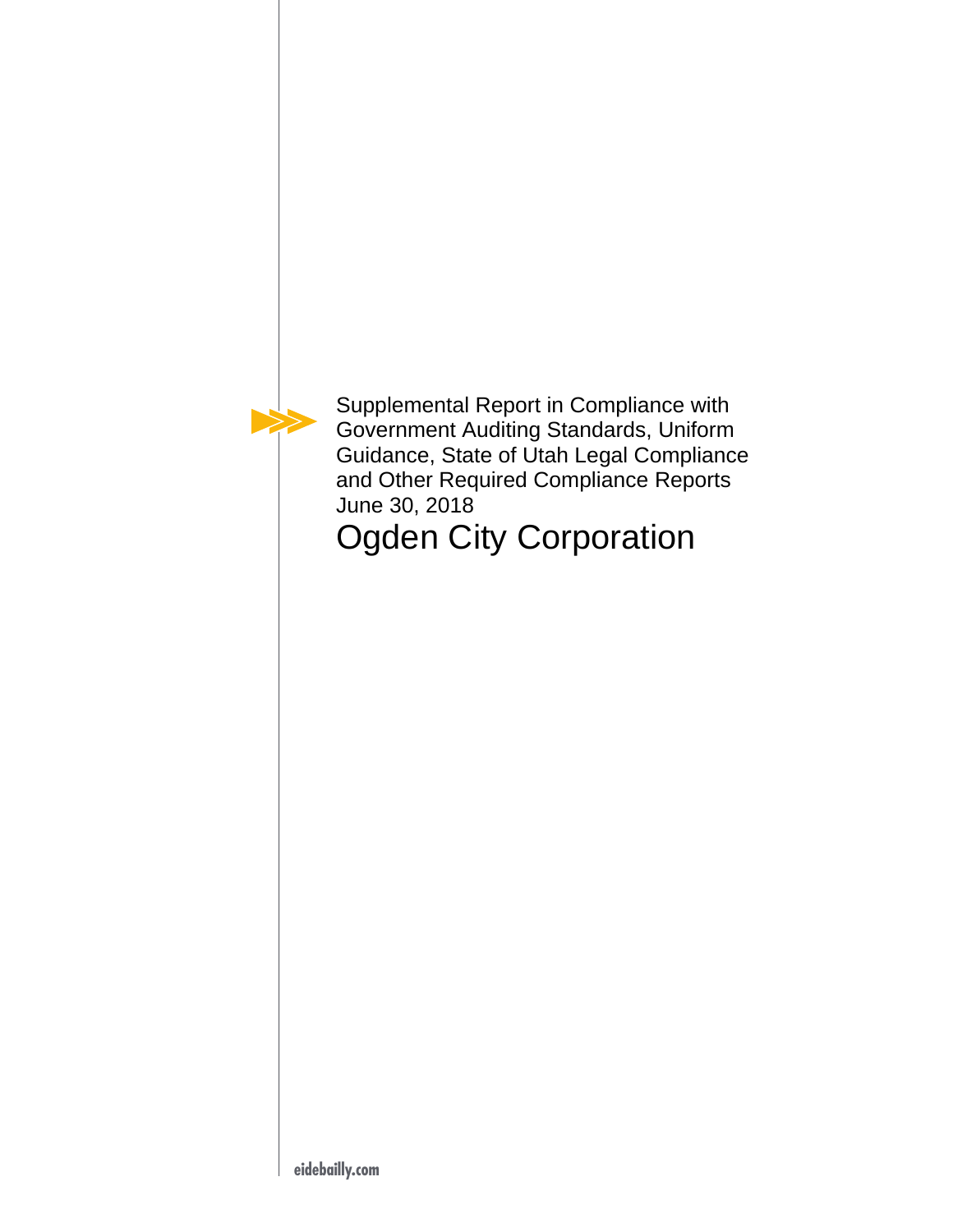| Independent Auditor's Report on Internal Control over Financial Reporting and on Compliance<br>and Other Matters Based on an Audit of Financial Statements Performed in Accordance with |  |
|-----------------------------------------------------------------------------------------------------------------------------------------------------------------------------------------|--|
|                                                                                                                                                                                         |  |
| Independent Auditor's Report on Compliance and Report on Compliance and Report on                                                                                                       |  |
| Independent Auditor's Report on Compliance for Each Major Federal Program; Report on<br>Internal Control Over Compliance; and Report on the Schedule of Expenditures of Federal         |  |
|                                                                                                                                                                                         |  |
|                                                                                                                                                                                         |  |
|                                                                                                                                                                                         |  |
|                                                                                                                                                                                         |  |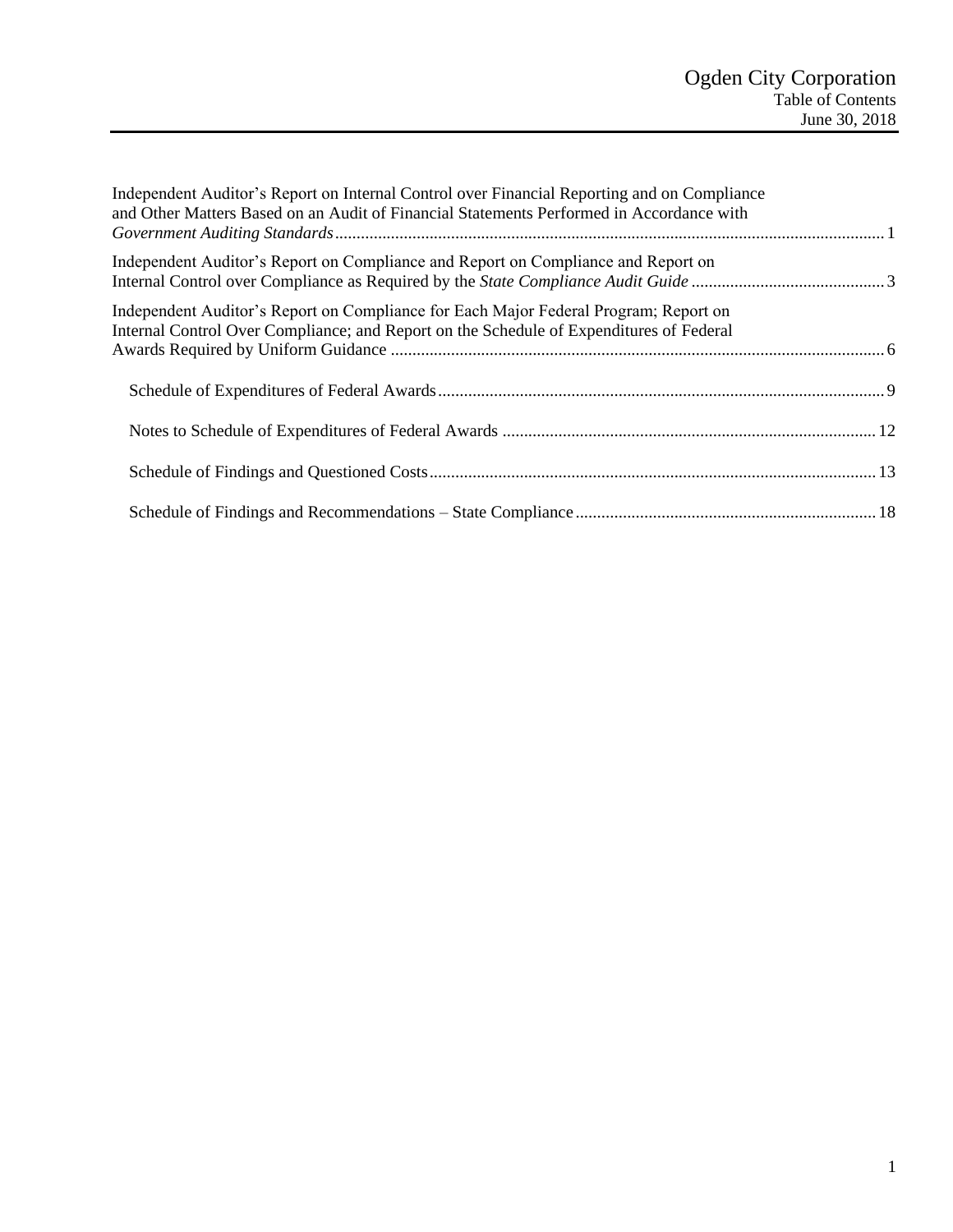

**CPAs & BUSINESS ADVISORS** 

# <span id="page-2-0"></span>**Independent Auditor's Report on Internal Control over Financial Reporting and on Compliance and Other Matters Based on an Audit of Financial Statements Performed in Accordance with** *Government Auditing Standards*

To the Mayor and Members of the City Council Ogden City Corporation Ogden, UT

We have audited, in accordance with the auditing standards generally accepted in the United States of America and the standards applicable to financial audits contained in *Government Auditing Standards* issued by the Comptroller General of the United States, the financial statements of Ogden City Corporation, which comprise the governmental activities, the business-type activities, each major fund, and the aggregate remaining fund information as of June 30, 2018, and the related notes to the financial statements, which collectively comprise Ogden City Corporation's basic financial statements, and have issued our report thereon January 8, 2019.

# **Internal Control Over Financial Reporting**

In planning and performing our audit of the financial statements, we considered Ogden City Corporation's internal control over financial reporting (internal control) to determine the audit procedures that are appropriate in the circumstances for the purpose of expressing our opinions on the financial statements, but not for the purpose of expressing an opinion on the effectiveness of Ogden City Corporation's internal control. Accordingly, we do not express an opinion on the effectiveness of Ogden City Corporation's internal control.

Our consideration of internal control over financial reporting was for the limited purpose described in the preceding paragraph and was not designed to identify all deficiencies in internal control over financial reporting that might be material weaknesses or significant deficiencies and therefore, material weaknesses or significant deficiencies may exist that have not been identified. However, as described in the accompanying schedule of findings and questioned costs, we identified a certain deficiency in internal control that we consider to be a material weakness.

A *deficiency in internal control* exists when the design or operation of a control does not allow management or employees, in the normal course of performing their assigned functions, to prevent, or detect and correct, misstatements on a timely basis. A *material weakness* is a deficiency, or a combination of deficiencies, in internal control, such that there is a reasonable possibility that a material misstatement of the entity's financial statements will not be prevented, or detected and corrected on a timely basis. We consider the deficiency described in the accompanying schedule of findings and questioned costs as item 2018-A to be a material weakness.

A *significant deficiency* is a deficiency, or a combination of deficiencies, in internal control that is less severe than a material weakness, yet important enough to merit attention by those charged with governance.

### **Compliance and Other Matters**

As part of obtaining reasonable assurance about whether Ogden City Corporation's financial statements are free from material misstatement, we performed tests of its compliance with certain provisions of laws, regulations, contracts, and grant agreements, noncompliance with which could have a direct and material effect on the determination of financial statement amounts. However, providing an opinion on compliance with those provisions was not an objective of our audit, and accordingly, we do not express such an opinion. The results of our tests disclosed no instances of noncompliance or other matters that are required to be reported under *Government Auditing Standards.*

### **What inspires you, inspires us. | eidebailly.com**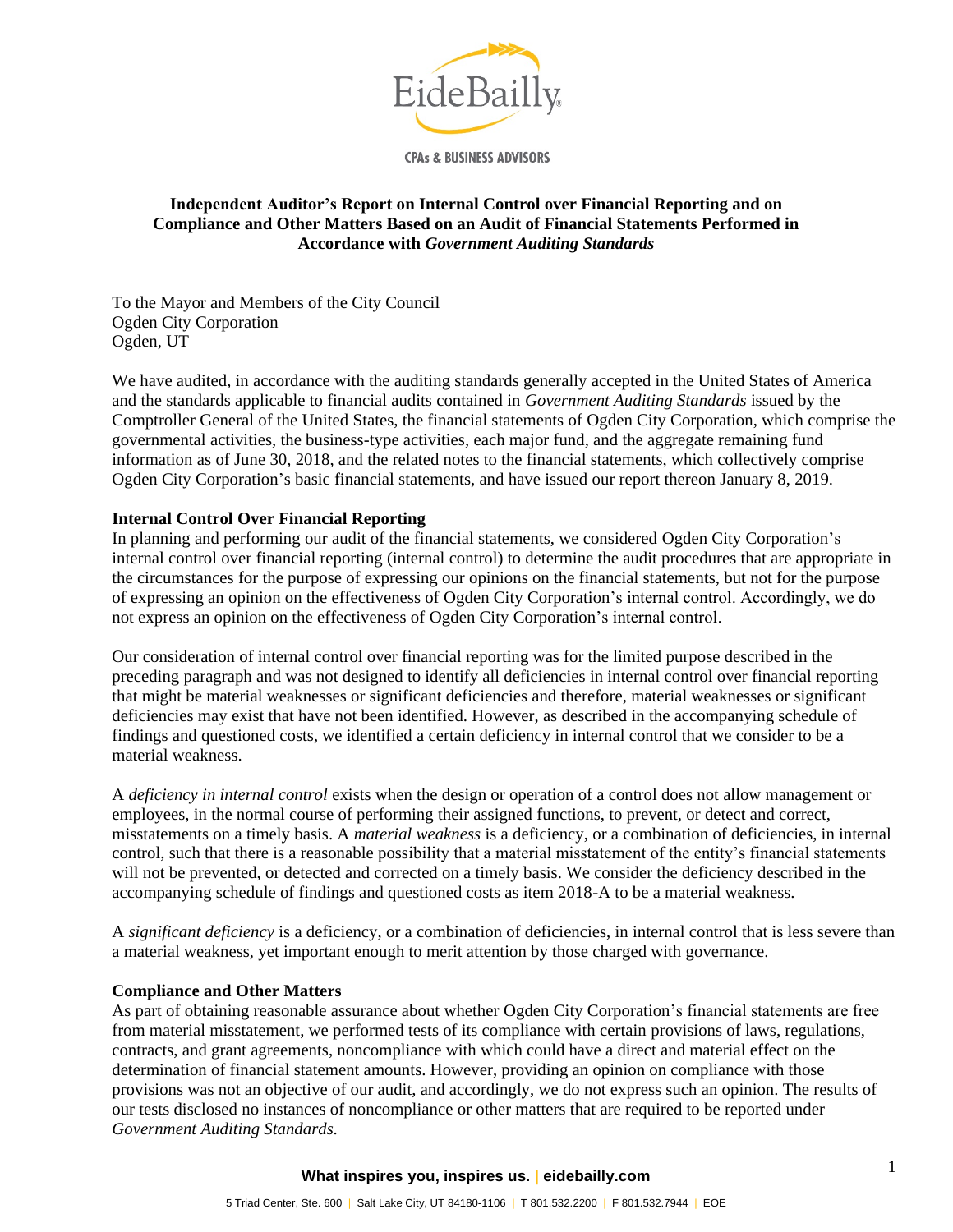## **Ogden City Corporation's Response to Finding**

Ogden City Corporation's response to the finding identified in our audit is described in the accompanying schedule of findings and questioned costs. Ogden City Corporation's response was not subjected to the auditing procedures applied in the audit of the financial statements and, accordingly, we express no opinion on it.

### **Purpose of this Report**

The purpose of this report is solely to describe the scope of our testing of internal control and compliance and the results of that testing, and not to provide an opinion on the effectiveness of the entity's internal control or on compliance. This report is an integral part of an audit performed in accordance with *Government Auditing Standards* in considering the entity's internal control and compliance. Accordingly, this communication is not suitable for any other purpose.

Ede Sailly LLP

Salt Lake City, Utah January 8, 2019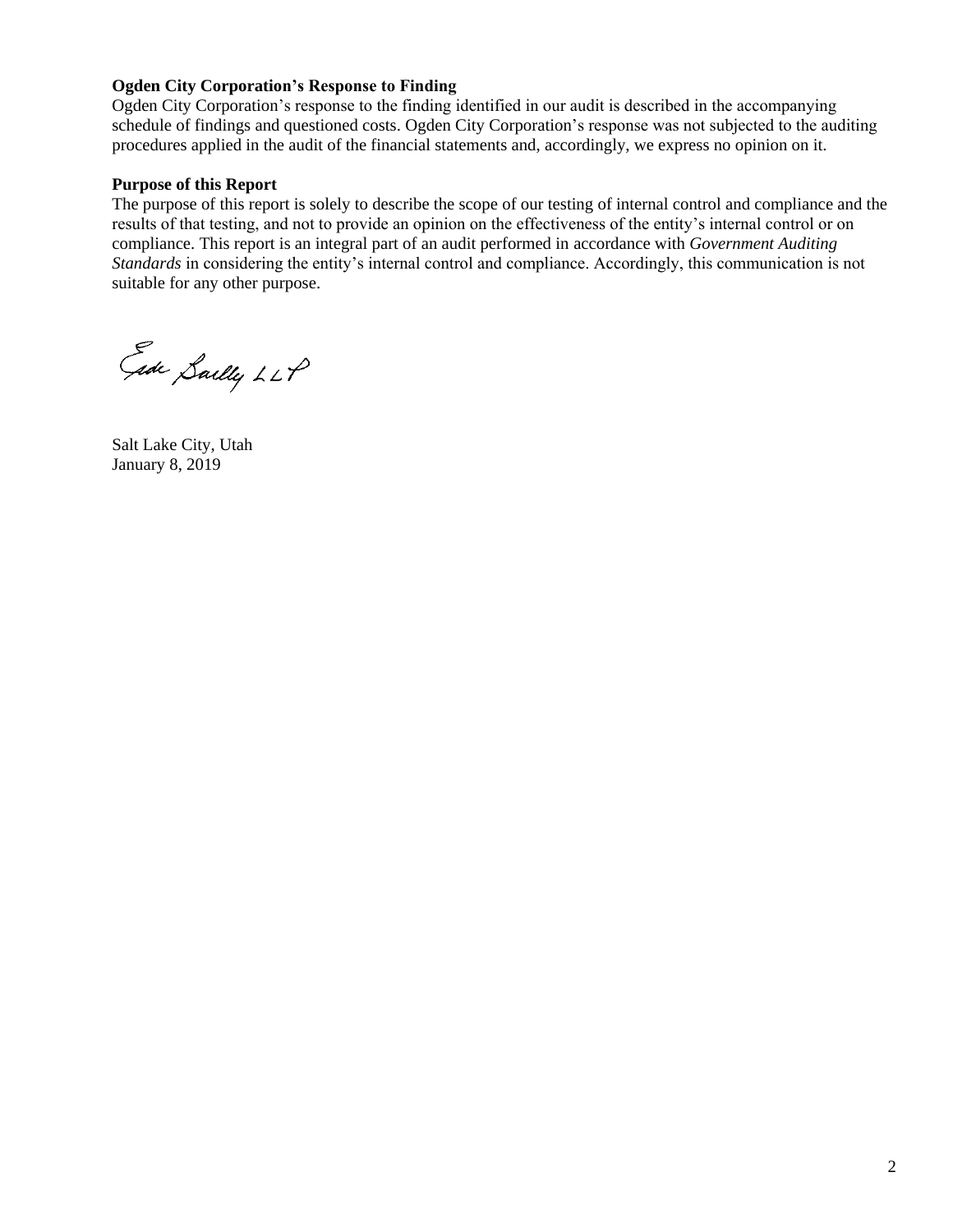

### <span id="page-4-0"></span>**Independent Auditor's Report on Compliance and Report on Compliance and Report on Internal Control over Compliance as Required by the** *State Compliance Audit Guide*

To the Mayor and Members of the City Council Ogden City Corporation Ogden, UT

### **Report on Compliance**

We have audited Ogden City Corporation's compliance with the following applicable state requirements described in the *State Compliance Audit Guide*, issued by the Office of the Utah State Auditor, for the year ended June 30, 2018.

Budgetary Compliance Fund Balance Justice Courts Utah Retirement Systems Restricted Taxes and Related Revenues Open and Public Meetings Act Public Treasurer's Bond Cash Management

### *Management's Responsibility*

Management is responsible for compliance with the state requirements referred to above.

### *Auditor's Responsibility*

Our responsibility is to express an opinion on Ogden City Corporation's compliance based on our audit of the state compliance requirements referred to above. We conducted our audit of compliance in accordance with auditing standards generally accepted in the United States of America; the standards applicable to financial audits contained in *Government Auditing Standards*, issued by the Comptroller General of the United States; and the *State Compliance Audit Guide*. Those standards and the *State Compliance Audit Guide* require that we plan and perform the audit to obtain reasonable assurance about whether noncompliance with the state compliance requirements referred to above that could have a direct and material effect on a state compliance requirement occurred. An audit includes examining, on a test basis, evidence about Ogden City Corporation's compliance with those requirements and performing such other procedures as we considered necessary in the circumstances.

We believe that our audit provides a reasonable basis for our opinion on compliance for each state compliance requirement referred to above. However, our audit does not provide a legal determination of Ogden City Corporation's compliance with those requirements.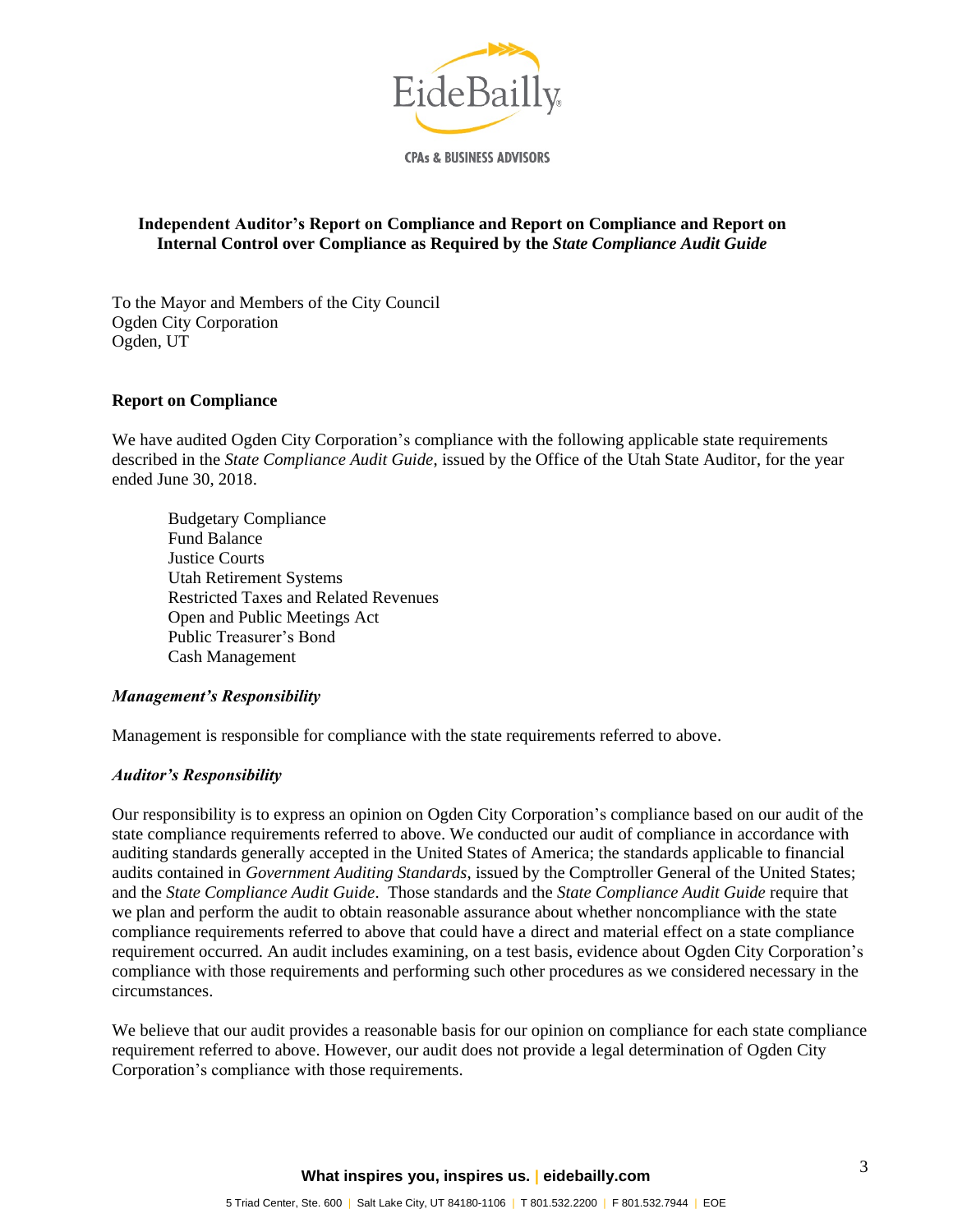## *Opinion on Compliance*

In our opinion, Ogden City Corporation complied, in all material respects, with the state compliance requirements referred to above for the year ended June 30, 2018.

## *Other Matters*

The results of our auditing procedures disclosed instances of noncompliance, which are required to be reported in accordance with the *State Compliance Audit Guide* and which are described in the accompanying Schedule of Findings and Recommendations–State Compliance as items 2018-B and 2018-C. Our opinion on compliance is not modified with respect to these matters.

Ogden City Corporation's response to the noncompliance findings identified in our audit are described in the accompanying Schedule of Findings and Recommendations–State Compliance. Ogden City Corporation's response was not subjected to the auditing procedures applied in the audit of compliance and, accordingly, we express no opinion on the response.

### **Report on Internal Control over Compliance**

Management of Ogden City Corporation is responsible for establishing and maintaining effective internal control over compliance with the state compliance requirements referred to above. In planning and performing our audit of compliance, we considered Ogden City Corporation's internal control over compliance with the state compliance requirements referred to above to determine the audit procedures that are appropriate in the circumstances for the purpose of expressing an opinion on compliance with state compliance requirements and to test and report on internal control over compliance in accordance with the *State Compliance Audit Guide*, but not for the purpose of expressing an opinion on the effectiveness of internal control over compliance. Accordingly, we do not express an opinion on the effectiveness of Ogden City Corporation's internal control over compliance.

Our consideration of internal control over compliance was for the limited purpose described in the preceding paragraph and was not designed to identify all deficiencies in internal control over compliance that might be material weaknesses or significant deficiencies and therefore, material weaknesses or significant deficiencies may exist that were not identified. However, as discussed below, we identified certain deficiencies in internal control over compliance that we consider to be material weaknesses or significant deficiencies.

A *deficiency in internal control over compliance* exists when the design or operation of a control over compliance does not allow management or employees, in the normal course of performing their assigned functions, to prevent, or detect and correct, noncompliance with a state compliance requirement on a timely basis. *A material weakness in internal control over compliance* is a deficiency, or combination of deficiencies, in internal control over compliance, such that there is a reasonable possibility that material noncompliance with a state compliance requirement will not be prevented, or detected and corrected, on a timely basis. We consider the deficiency in internal control over compliance described in the accompanying Schedule of Findings and Recommendations–State Compliance as item 2018-B to be a material weakness.

A *significant deficiency in internal control over compliance* is a deficiency, or a combination of deficiencies, in internal control over compliance with a state compliance requirement that is less severe than a material weakness in internal control over compliance, yet important enough to merit attention by those charged with governance. We consider the deficiency in internal control over compliance described in the accompanying Schedule of Findings and Recommendations–State Compliance as item 2018-C to be a significant deficiency.

Ogden City Corporation's response to the internal control over compliance findings identified in our audit is described in the accompanying Schedule of Findings and Recommendations–State Compliance. Ogden City Corporation's response was not subjected to the auditing procedures applied in the audit of compliance and, accordingly, we express no opinion on the response.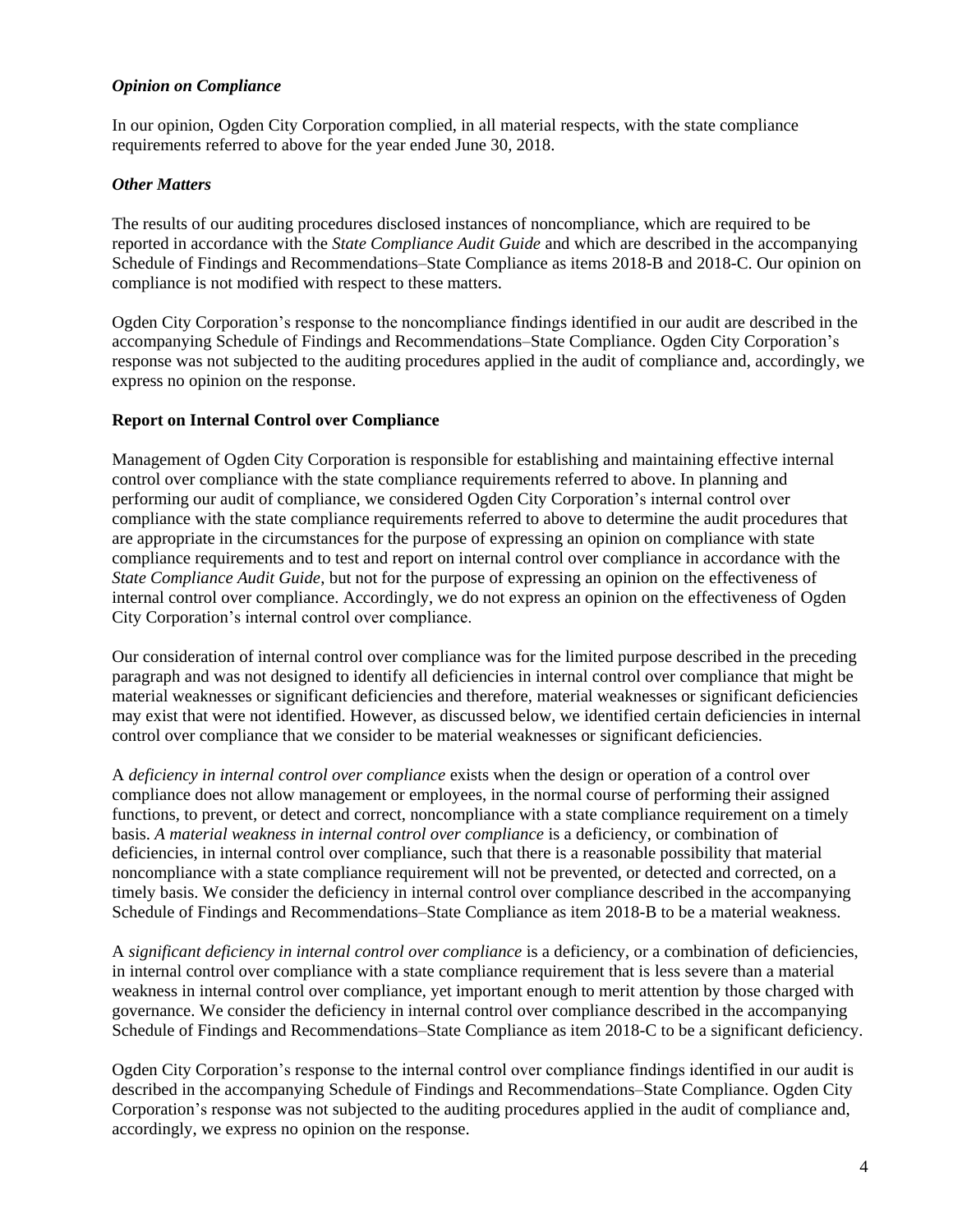The purpose of this report on internal control over compliance is solely to describe the scope of our testing of internal control and compliance and the results of that testing based on the requirements of the *State Compliance Audit Guide*. Accordingly, this report is not suitable for any other purpose.

Gide Sailly LLP

Salt Lake City, Utah January 8, 2019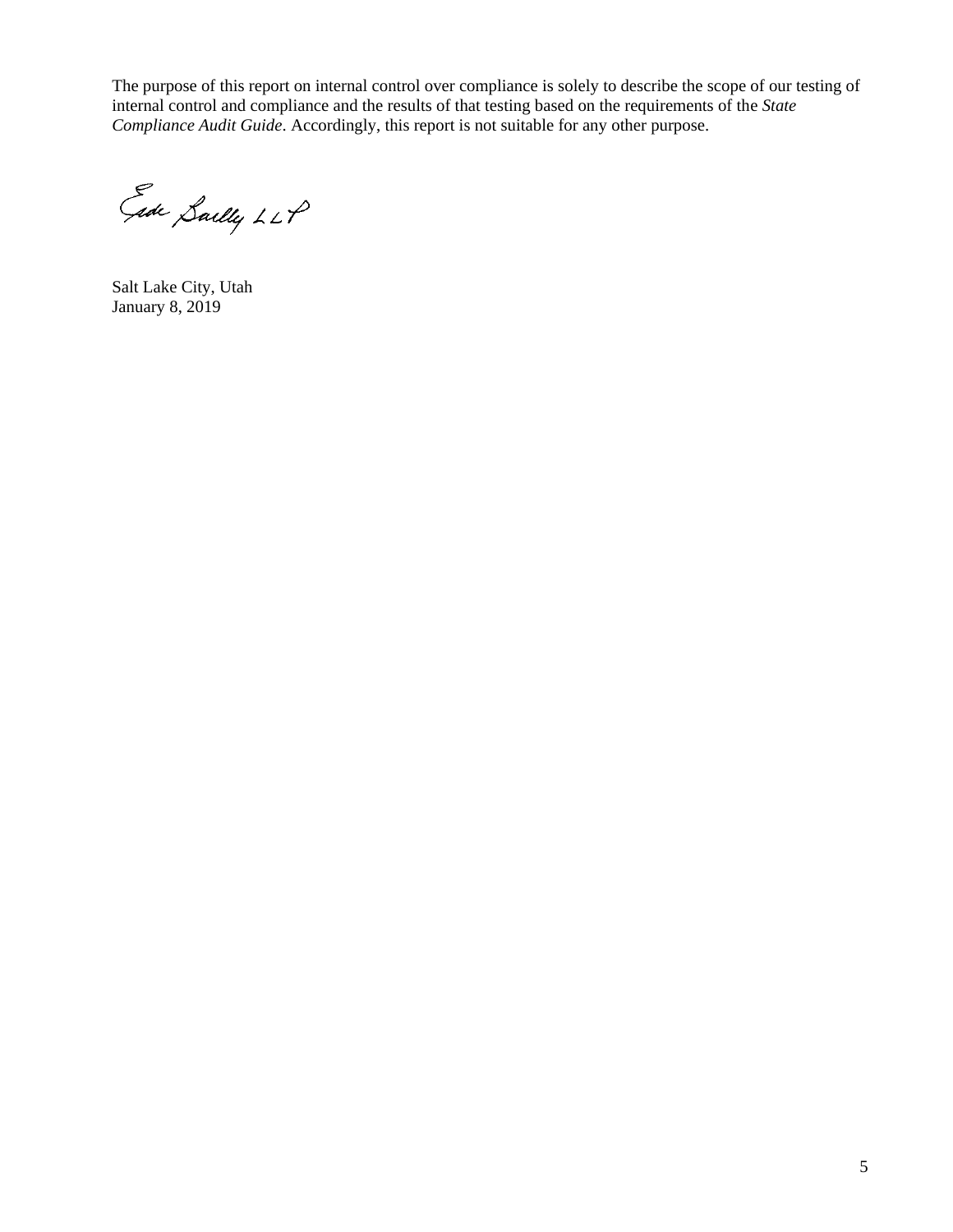

## <span id="page-7-0"></span>**Independent Auditor's Report on Compliance for Each Major Federal Program; Report on Internal Control Over Compliance; and Report on the Schedule of Expenditures of Federal Awards Required by Uniform Guidance**

To the Mayor and Members of the City Council Ogden City Corporation Ogden, UT

# **Report on Compliance for Each Major Federal Program**

We have audited Ogden City Corporation's compliance with the types of compliance requirements described in the *OMB Compliance Supplement* that could have a direct and material effect on each of Ogden City Corporation's major federal programs for the year ended June 30, 2018. Ogden City Corporation's major federal programs are identified in the summary of auditor's results section of the accompanying schedule of findings and questioned costs.

### **Management's Responsibility**

Management is responsible for compliance with federal statutes, regulations, and the terms and conditions of its federal awards applicable to its federal programs.

### **Auditor's Responsibility**

Our responsibility is to express an opinion on the compliance for each of Ogden City Corporation's major federal programs based on our audit of the types of compliance requirements referred to above. We conducted our audit of compliance in accordance with auditing standards generally accepted in the United States of America; the standards applicable to financial audits contained in *Government Auditing Standards*, issued by the Comptroller General of the United States; and the audit requirements of Title 2 U.S. *Code of Federal Regulations* Part 200, *Uniform Administrative Requirements, Cost Principles, and Audit Requirements for Federal Awards* (Uniform Guidance). Those standards and the Uniform Guidance require that we plan and perform the audit to obtain reasonable assurance about whether noncompliance with the compliance requirements referred to above that could have a direct and material effect on a major federal program occurred. An audit includes examining, on a test basis, evidence about Ogden City Corporation's compliance with those requirements and performing such other procedures as we considered necessary in the circumstances.

We believe that our audit provides a reasonable basis for our opinion on compliance for each major federal program. However, our audit does not provide a legal determination of Ogden City Corporation's compliance.

### **Opinion on Each Major Federal Program**

In our opinion, Ogden City Corporation complied, in all material respects, with the types of compliance requirements referred to above that could have a direct and material effect on each of its major federal programs for the year ended June 30, 2018.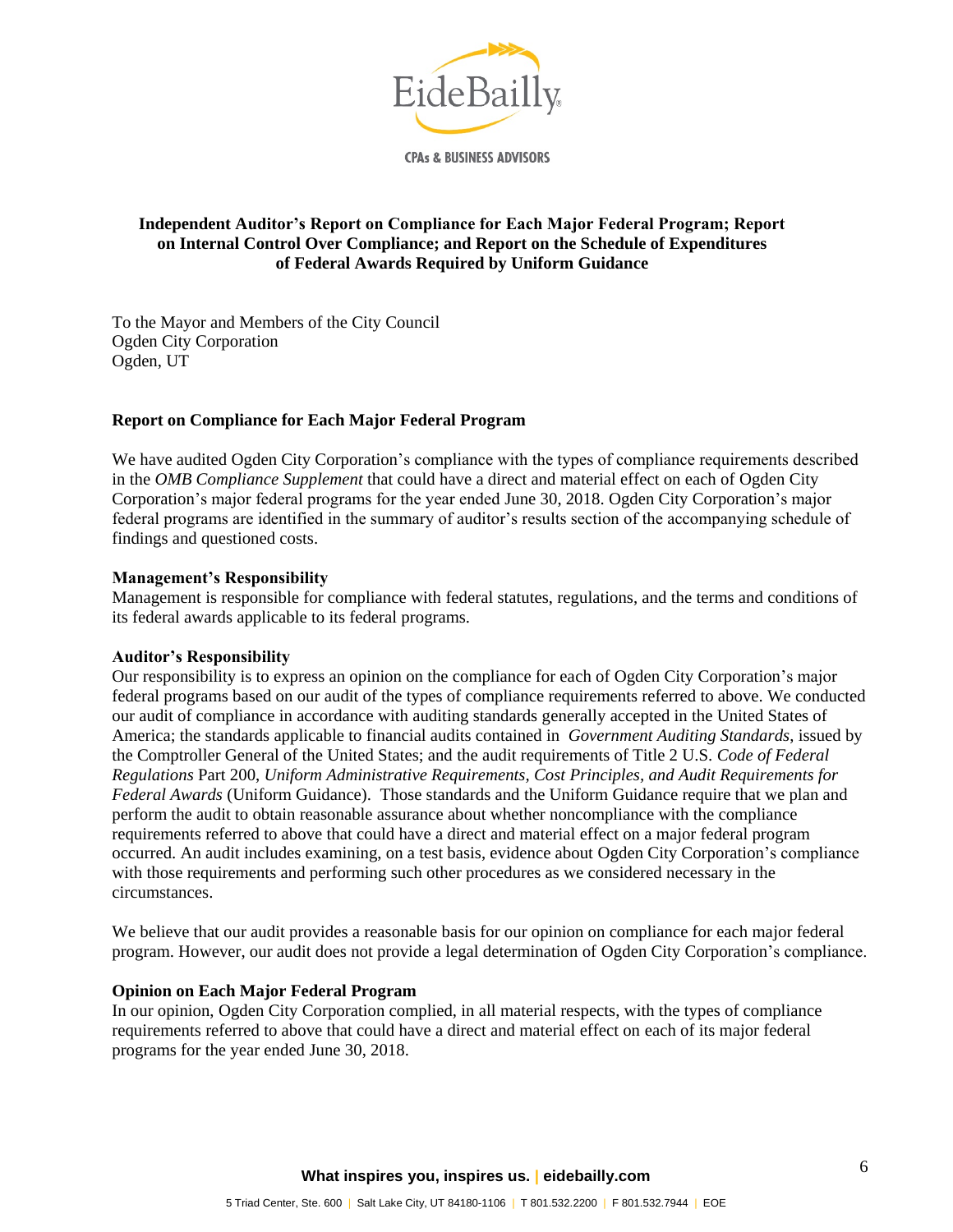# **Other Matters**

The results of our auditing procedures disclosed instances of noncompliance, which are required to be reported in accordance with the Uniform Guidance and which are described in the accompanying schedule of findings and questioned costs as items 2018-002 and 2018-004*.* Our opinion on each federal program is not modified with respect to these matters.

Ogden City Corporation's response to the noncompliance findings identified in our audit are described in the accompanying schedule of findings and questioned costs*.* Ogden City Corporation's response was not subjected to the auditing procedures applied in the audit of compliance and, accordingly, we express no opinion on the response.

## **Report on Internal Control over Compliance**

Management of Ogden City Corporation is responsible for establishing and maintaining effective internal control over compliance with the compliance requirements referred to above. In planning and performing our audit of compliance, we considered Ogden City Corporation's internal control over compliance with the types of requirements that could have a direct and material effect on each major federal program to determine the auditing procedures that are appropriate in the circumstances for the purpose of expressing an opinion on compliance for each major federal program and to test and report on internal control over compliance in accordance with the Uniform Guidance, but not for the purpose of expressing an opinion on the effectiveness of internal control over compliance. Accordingly, we do not express an opinion on the effectiveness of Ogden City Corporation's internal control over compliance.

*A deficiency in internal control over compliance* exists when the design or operation of a control over compliance does not allow management or employees, in the normal course of performing their assigned functions, to prevent, or detect and correct, noncompliance with a type of compliance requirement of a federal program on a timely basis. *A material weakness in internal control over compliance* is a deficiency, or a combination of deficiencies, in internal control over compliance, such that there is a reasonable possibility that material noncompliance with a compliance requirement will not be prevented, or detected and corrected, on a timely basis. *A significant deficiency in internal control over compliance* is a deficiency, or a combination of deficiencies, in internal control over compliance with a type of compliance requirement of a federal program that is less severe than a material weakness in internal control over compliance, yet important enough to merit attention by those charged with governance.

Our consideration of internal control over compliance was for the limited purpose described in the first paragraph of this section and was not designed to identify all deficiencies in internal control that might be material weaknesses or significant deficiencies and therefore, material weaknesses and significant deficiencies may exist that have not been identified. We did not identify any deficiencies in internal control over compliance that we consider to be material weaknesses. However, we identified certain deficiencies in internal control over compliance, described in the accompanying schedule of findings and questioned costs as items 2018-001 through 2018-004, that we consider to be significant deficiencies.

Ogden City Corporation's response to the internal control over compliance findings identified in our audit are described in the accompanying schedule of findings and questioned costs. Ogden City Corporation's response was not subjected to the auditing procedures applied in the audit of compliance and, accordingly, we express no opinion on the response.

The purpose of this report on internal control over compliance is solely to describe the scope of our testing of internal control over compliance and the results of that testing based on the requirements of the Uniform Guidance. Accordingly, this report is not suitable for any other purpose.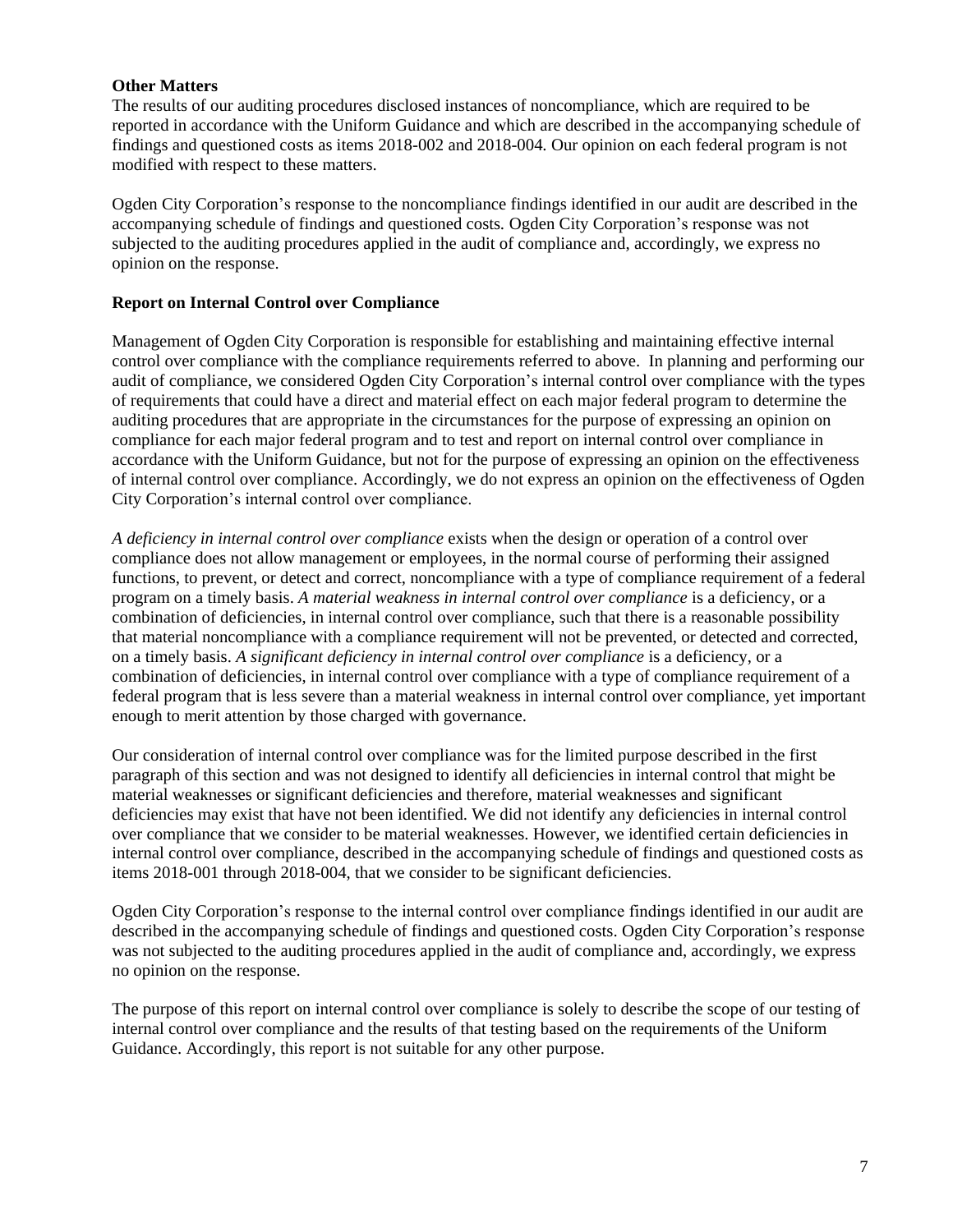### **Report on Schedule of Expenditures of Federal Awards Required by the Uniform Guidance**

We have audited the financial statements of Ogden City Corporation as of and for the year ended June 30, 2018, and have issued our report thereon dated January 8, 2019, which contained an unmodified opinion on those financial statements. Our audit was conducted for the purpose of forming an opinion on the financial statements as a whole. The accompanying schedule of expenditures of federal awards is presented for purposes of additional analysis as required by the Uniform Guidance and is not a required part of the financial statements. Such information is the responsibility of management and was derived from and relates directly to the underlying accounting and other records used to prepare the financial statements. The information has been subjected to the auditing procedures applied in the audit of the financial statements and certain additional procedures, including comparing and reconciling such information directly to the underlying accounting and other records used to prepare the financial statements or to the financial statements themselves, and other additional procedures in accordance with auditing standards generally accepted in the United States of America. In our opinion, the schedule of expenditures of federal awards is fairly stated in all material respects in relation to the financial statements as a whole.

Ede Sailly LLP

Salt Lake City, Utah January 8, 2019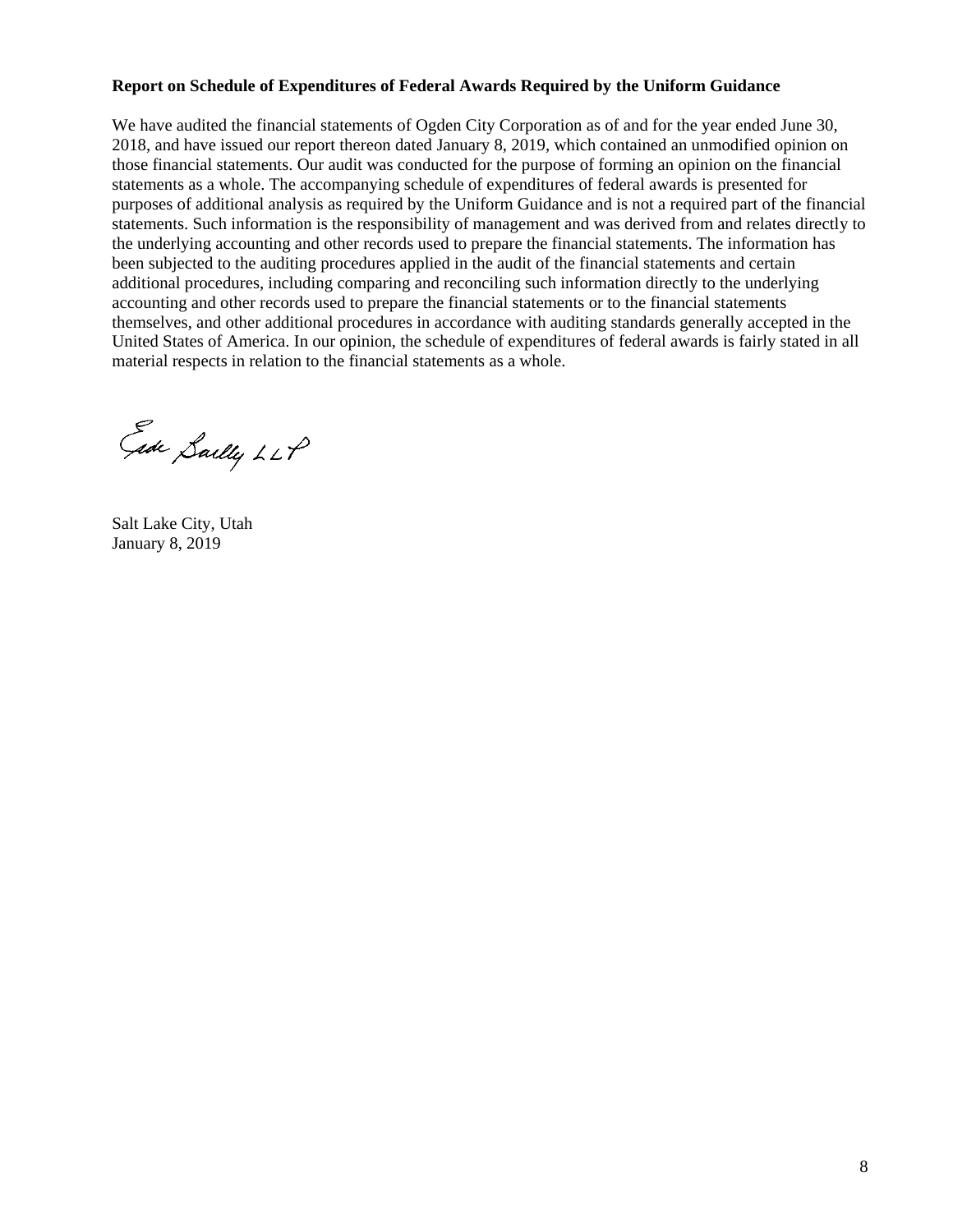<span id="page-10-0"></span>

| <b>Federal Grantor/Pass Through</b><br><b>Grantor/Program or Cluster Title</b>                       | Federal<br><b>CFDA</b><br><b>Number</b> | Pass-through<br><b>Entity</b><br>Identifying<br><b>Number</b> | <b>Expenditures</b>   | <b>Amounts</b><br><b>Passed</b><br><b>Through to</b><br><b>Subrecipients</b> |
|------------------------------------------------------------------------------------------------------|-----------------------------------------|---------------------------------------------------------------|-----------------------|------------------------------------------------------------------------------|
|                                                                                                      |                                         |                                                               |                       |                                                                              |
| <b>U.S. Department of Homeland Security</b>                                                          |                                         |                                                               |                       |                                                                              |
| Passed through from State of Utah:                                                                   |                                         |                                                               |                       |                                                                              |
| <b>Emergency Management Performance Grants</b>                                                       | 97.042                                  | P11                                                           | \$                    | \$<br>7,500                                                                  |
| <b>Emergency Management Performance Grants</b>                                                       | 97.042                                  | 045                                                           |                       | 8,250                                                                        |
| <b>Emergency Management Performance Grants</b>                                                       | 97.042                                  | 14                                                            |                       | 8,250                                                                        |
| Homeland Security Grant Program                                                                      | 97.067                                  | DEM-2015-SHSP                                                 |                       | 2,544                                                                        |
| Homeland Security Grant Program                                                                      | 97.067                                  | DEM-2016-SHSP                                                 |                       | 75,660                                                                       |
| Passed through from Davis County Sheriff:                                                            |                                         |                                                               |                       |                                                                              |
| Homeland Security Grant Program                                                                      | 97.067                                  | DEM-2017-SHSP                                                 |                       | 13,888                                                                       |
| <b>Total Department of Homeland Security</b>                                                         |                                         |                                                               | 116,092               |                                                                              |
| <b>U.S. Department of Housing and Urban Development</b>                                              |                                         |                                                               |                       |                                                                              |
| <b>CDBG</b> Entitlement Grants Cluster:                                                              |                                         |                                                               |                       |                                                                              |
| <b>Community Development Block Grant</b>                                                             | 14.218                                  |                                                               | 2,057,589             |                                                                              |
| <b>Total CDBG Entitlement Grants Cluster:</b>                                                        |                                         |                                                               | 2,057,589             |                                                                              |
|                                                                                                      |                                         |                                                               |                       |                                                                              |
| HOME Investment Partnerships Program                                                                 | 14.239                                  |                                                               | 1,459,215             |                                                                              |
| HOME Discounts on Properties Purchased                                                               | 14.311                                  |                                                               |                       | 50,000                                                                       |
| <b>Total HOME Investment Partnerships Program</b>                                                    |                                         |                                                               | 1,509,215             |                                                                              |
| Total Department of Housing and Urban Development                                                    |                                         |                                                               | 3,566,804             |                                                                              |
| <b>U.S. Department of Transportation</b>                                                             |                                         |                                                               |                       |                                                                              |
| Airport Development Aid Program                                                                      | 20.106                                  |                                                               | 494,228               |                                                                              |
| Airport Development Aid Program                                                                      | 20.106                                  |                                                               |                       | 32,427                                                                       |
| Airport Development Aid Program                                                                      | 20.106                                  |                                                               | 354,875               |                                                                              |
| Passed through from Utah Department of Transportation:<br>Enhance Mobility of Senior and Individuals |                                         |                                                               |                       |                                                                              |
| with Disabilities                                                                                    | 20.513                                  | Not Available                                                 | 103,680               |                                                                              |
| <b>Total Department of Transportation</b>                                                            |                                         |                                                               | 985,211               |                                                                              |
| See Notes to Schedule of Expenditures of Federal Awards                                              |                                         |                                                               | (Continued next page) |                                                                              |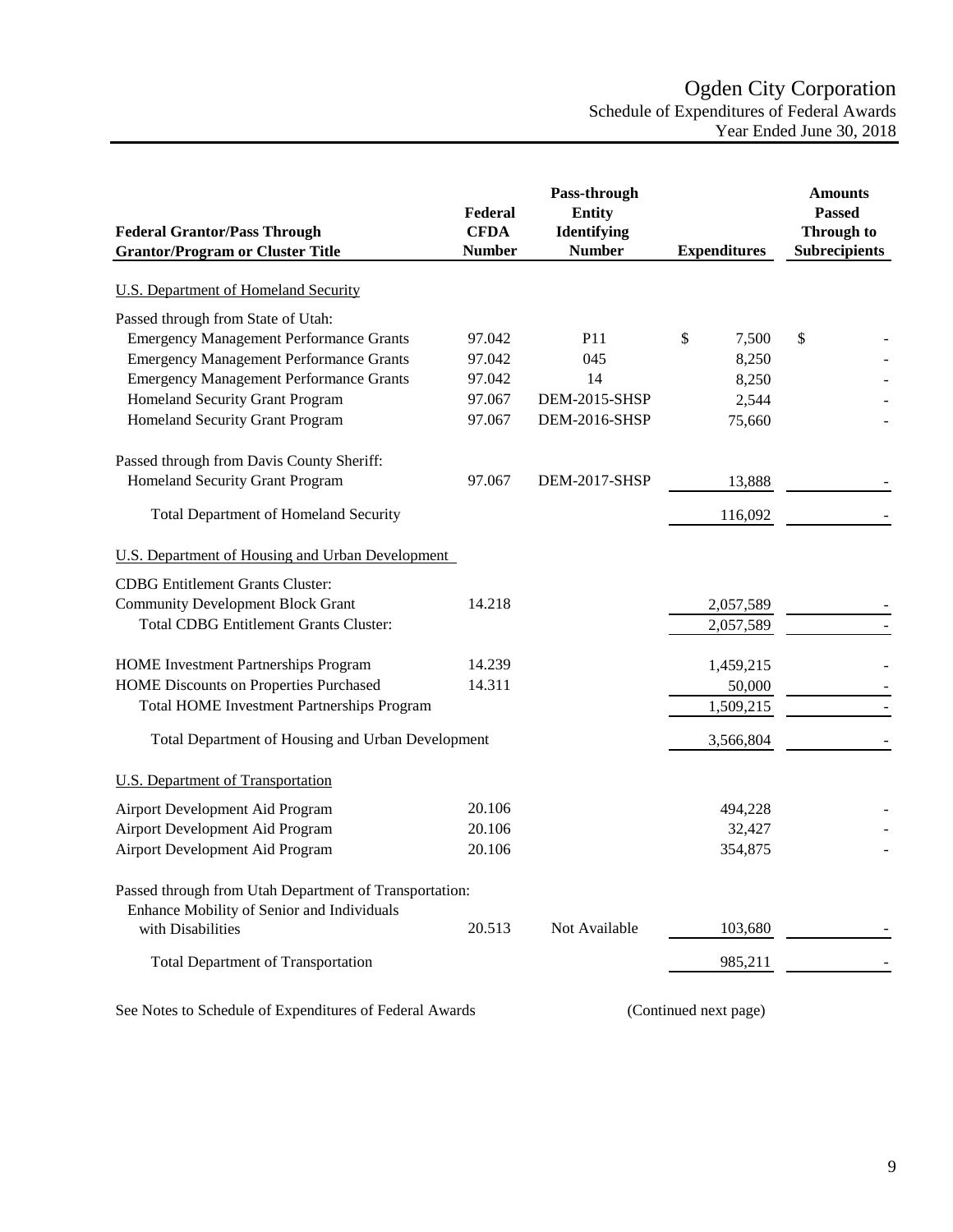# Ogden City Corporation Schedule of Expenditures of Federal Awards, continued Year Ended June 30, 2018

| <b>Federal Grantor/Pass Through</b><br><b>Grantor/Program or Cluster Title</b>                                   | Federal<br><b>CFDA</b><br><b>Number</b> | Pass-through<br><b>Entity</b><br>Identifying<br><b>Number</b> |   | <b>Expenditures</b> | <b>Amounts</b><br><b>Passed</b><br><b>Through to</b><br><b>Subrecipients</b> |
|------------------------------------------------------------------------------------------------------------------|-----------------------------------------|---------------------------------------------------------------|---|---------------------|------------------------------------------------------------------------------|
| National Endowment for the Arts                                                                                  |                                         |                                                               |   |                     |                                                                              |
| Promotion of the Arts Grants to Organizations<br>and Individuals                                                 | 45.024                                  |                                                               | S | 23,691              | S.                                                                           |
| Total National Endowment for the Arts                                                                            |                                         |                                                               |   | 23,691              |                                                                              |
| <b>U.S. Department of Agriculture</b>                                                                            |                                         |                                                               |   |                     |                                                                              |
| Passed through from Utah State University:<br><b>Urban and Community Forestry Challenge</b><br><b>Cost Share</b> | 10.675                                  | Not Available                                                 |   | 8,000               |                                                                              |
| Passed through from Utah Department of Natural Resources:<br>Urban and Community Forestry Grant                  | 10.675                                  | Not Available                                                 |   | 175,087             |                                                                              |
| <b>Total Department of Agriculture</b>                                                                           |                                         |                                                               |   | 183,087             |                                                                              |
| <b>U.S. Department of Justice</b>                                                                                |                                         |                                                               |   |                     |                                                                              |
| Pass Through From Utah CCJJ:                                                                                     |                                         |                                                               |   |                     |                                                                              |
| Violence Against Women Formula Grant                                                                             | 16.588                                  | 17VAWA12                                                      |   | 15,444              |                                                                              |
| Violence Against Women Formula Grant                                                                             | 16.588                                  | 16W1813                                                       |   | 18,650              |                                                                              |
| Total Violence Against Women Formula Grant                                                                       |                                         |                                                               |   | 34,094              |                                                                              |
| Victims of Crime Act Grant<br>Juvenile Justice and Delinquency Prevention                                        | 16.801                                  | 15V17041                                                      |   | 41,199              |                                                                              |
| <b>Allocation to States</b>                                                                                      | 16.540                                  | 2015-JF-FX-0043                                               |   | 4,500               |                                                                              |
| <b>Bullet Proof Vest Partnership</b>                                                                             | 16.607                                  | Not Available                                                 |   | 7,300               |                                                                              |
| <b>Justice Assistance Grant</b>                                                                                  | 16.738                                  | 2014-DJ-BX-0662                                               |   | 4,489               |                                                                              |
| Justice Assistance Grant                                                                                         | 16.738                                  | 2015-DJ-BX-0812                                               |   | 10,505              |                                                                              |
| Justice Assistance Grant                                                                                         | 16.738                                  | 2016-DJ-BS-0812                                               |   | 40,353              | 40,000                                                                       |
| <b>Equitable Sharing Program</b>                                                                                 | 16.922                                  | Not Available                                                 |   | 45,223              |                                                                              |
| <b>Total Department of Justice</b>                                                                               |                                         |                                                               |   | 187,663             | 40,000                                                                       |

See Notes to Schedule of Expenditures of Federal Awards (Continued next page)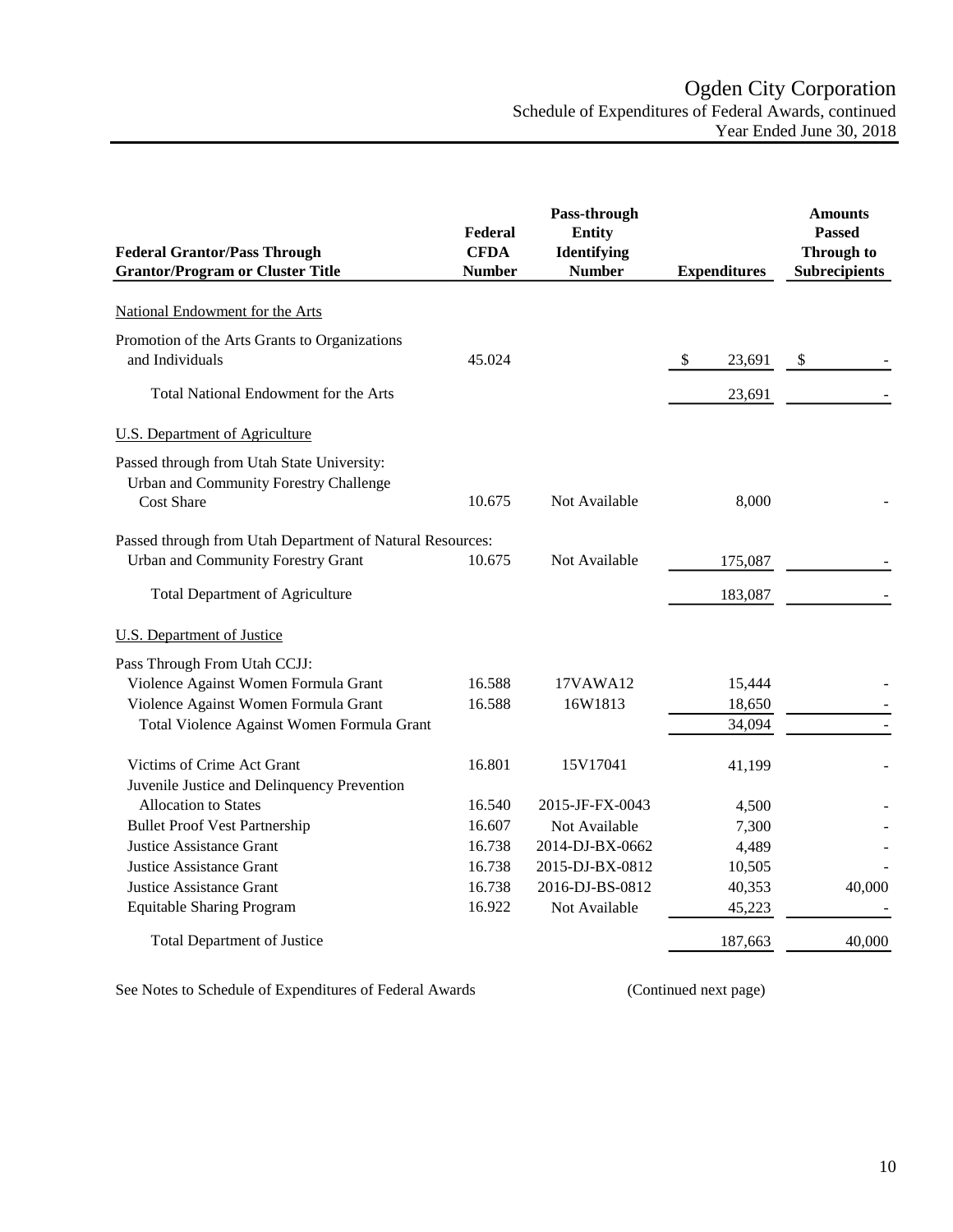# Ogden City Corporation Schedule of Expenditures of Federal Awards, continued Year Ended June 30, 2018

| <b>Federal Grantor/Pass Through</b><br><b>Grantor/Program or Cluster Title</b> | Federal<br><b>CFDA</b><br><b>Number</b> | Pass-through<br>Entity<br><b>Identifying</b><br><b>Number</b> | <b>Expenditures</b> |    | <b>Amounts</b><br><b>Passed</b><br>Through to<br><b>Subrecipients</b> |
|--------------------------------------------------------------------------------|-----------------------------------------|---------------------------------------------------------------|---------------------|----|-----------------------------------------------------------------------|
| Executive Office of the President                                              |                                         |                                                               |                     |    |                                                                       |
| High Intensity Drug Trafficking Areas Program                                  | 95.001                                  |                                                               | 122,630             | \$ |                                                                       |
| Total Executive Office of the President                                        |                                         |                                                               | 122,630             |    |                                                                       |
| Total Federal Financial Assistance                                             |                                         |                                                               | 5,185,178           | S  | 40,000                                                                |

See Notes to Schedule of Expenditures of Federal Awards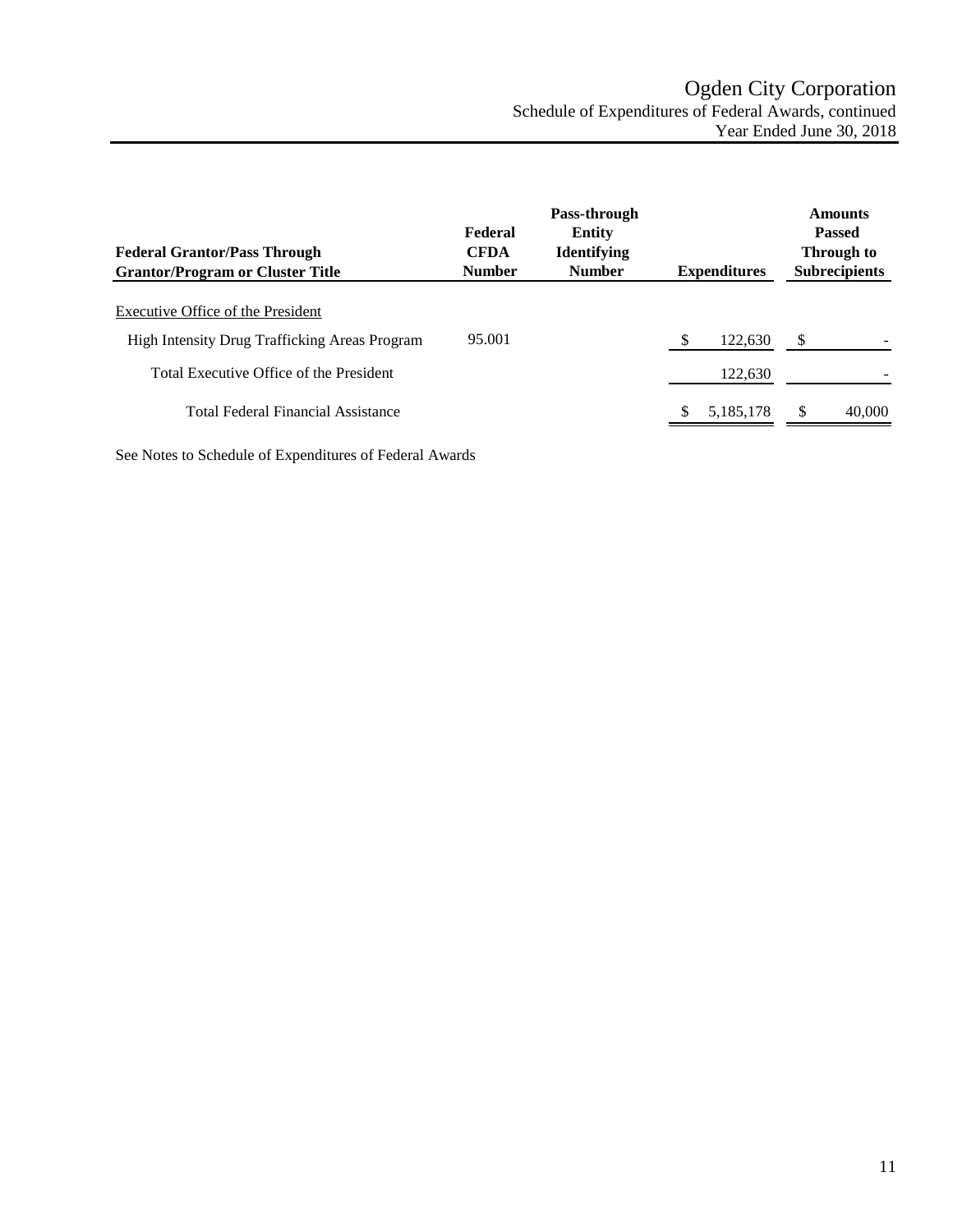# <span id="page-13-0"></span>**Note A - Basis of Presentation**

The accompanying schedule of expenditures of federal awards (the schedule) includes the federal award activity of Ogden City Corporation (the Organization) under programs of the federal government for the year ended June 30, 2018. The information is presented in accordance with the requirements of Title 2 U.S. Code of Federal Regulations Part 200, *Uniform Administrative Requirements, Cost Principles, and Audit Requirements for Federal Awards* (Uniform Guidance). Because the schedule presents only a selected portion of the operations of Ogden City Corporation, it is not intended to and does not present the financial position, changes in net position or fund balance, or cash flows of Ogden City Corporation.

# **Note B - Summary of Significant Accounting Policies**

Expenditures reported in the schedule are reported on the modified accrual basis of accounting. Such expenditures are recognized following, as applicable, either the cost principles in Office of Management and Budget Circular A-122, Cost Principles for Non-Profit Organizations, or the cost principles contained in the Uniform Guidance, wherein certain types of expenditures are not allowable or are limited as to reimbursement.

# **Note C - Indirect Cost Rate**

The Organization has not elected to use the 10% de minimis cost rate.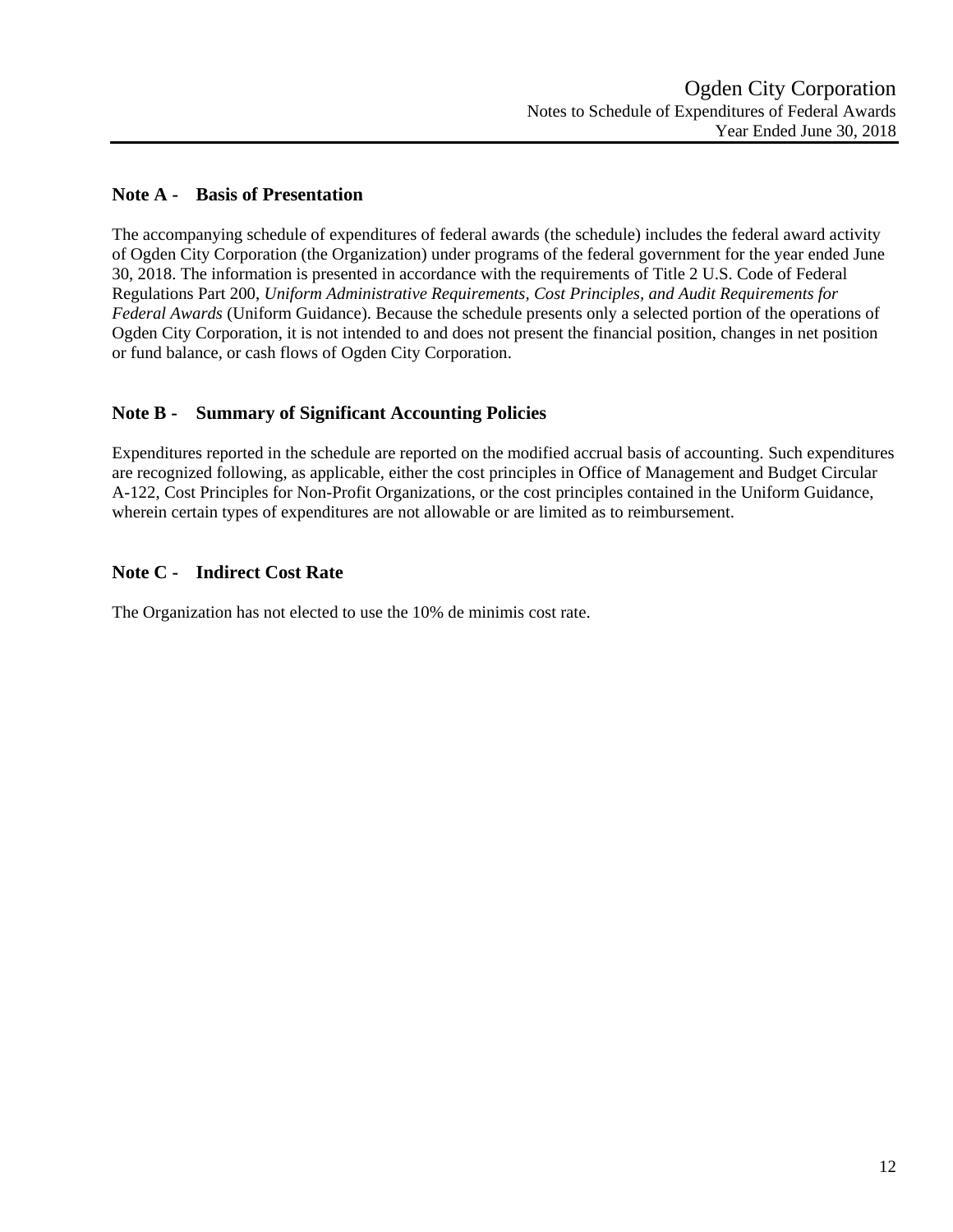<span id="page-14-0"></span>

| <b>Section I-Summary of Auditor's Results</b>                     |                    |  |  |  |
|-------------------------------------------------------------------|--------------------|--|--|--|
| <b>FINANCIAL STATEMENTS</b>                                       |                    |  |  |  |
| Type of auditor's report issued                                   | Unmodified         |  |  |  |
| Internal control over financial reporting:                        |                    |  |  |  |
| Material weaknesses identified                                    | Yes                |  |  |  |
| Significant deficiencies identified not considered                |                    |  |  |  |
| to be material weaknesses                                         | None reported      |  |  |  |
| Noncompliance material to financial statements noted?             | N <sub>o</sub>     |  |  |  |
| <b>FEDERAL AWARDS</b>                                             |                    |  |  |  |
| Internal control over major programs:                             |                    |  |  |  |
| Material weaknesses identified                                    | N <sub>o</sub>     |  |  |  |
| Significant deficiencies identified not considered                |                    |  |  |  |
| to be material weaknesses                                         | Yes                |  |  |  |
| Type of auditor's report issued on compliance for major programs: | Unmodified         |  |  |  |
| Any audit findings disclosed that are required to be reported in  |                    |  |  |  |
| accordance with Uniform Guidance 2 CFR 200.516                    | Yes                |  |  |  |
| <b>Identification of major programs:</b>                          |                    |  |  |  |
| Name of Federal Program                                           | <b>CFDA</b> Number |  |  |  |
| <b>Community Development Block Grant</b>                          | 14.218             |  |  |  |
| Airport Improvement Program                                       | 20.106             |  |  |  |
| Dollar threshold used to distinguish between type A               |                    |  |  |  |
| and type B programs:                                              | \$750,000          |  |  |  |
| Auditee qualified as low-risk auditee?                            | N <sub>o</sub>     |  |  |  |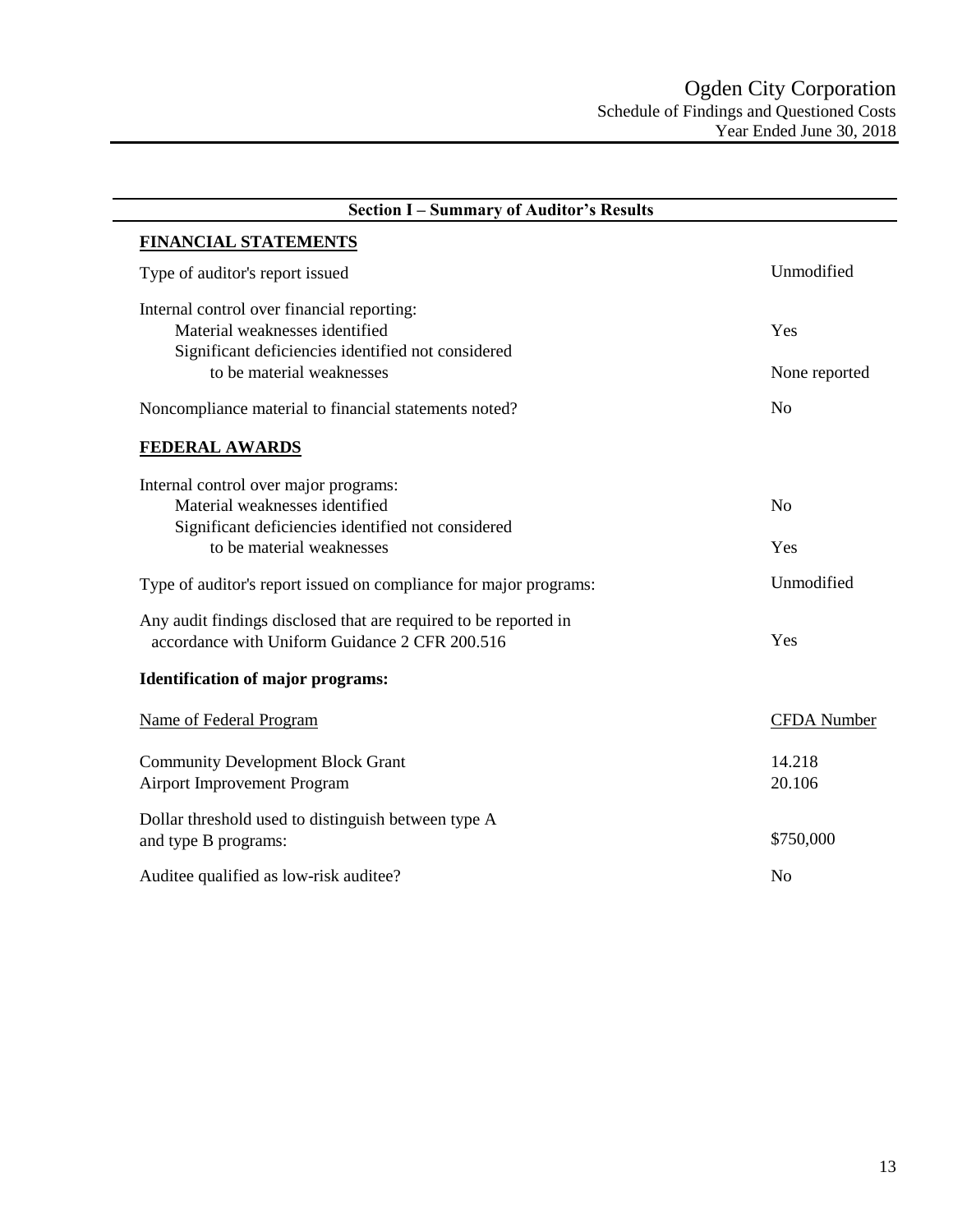# **Section II – Financial Statement Findings**

### **2018-A: Material Weakness in Year-end Financial Closing Process – Audit Adjustments**

*Criteria:* Management is responsible for the fair presentation of the financial statements in accordance with generally accepted accounting principles (GAAP), including properly recording all period-end adjusting entries.

*Condition:* During the audit, we proposed and management accepted an adjustment of approximately \$651,000 to the beginning fund balance and to revenue for the capital improvements projects fund. Other minor audit adjustments, which made a lesser impact, were also proposed and corrected during the course of the audit.

*Cause*: A grant reimbursement request recognized in receivables as of June 30, 2017 was overstated due to an error in including the City's match of the grant expenditures. The closing adjustment was not reviewed in sufficient detail to have identified this type of error.

*Effect:* There exists a potential for misstatements in the financial statements to go undetected by management.

*Recommendation:* Internal controls should exist to ensure all material account balances are reconciled and reviewed for accuracy prior to the financial statement audit.

*Views of Responsible Officials*: Management agrees with the finding.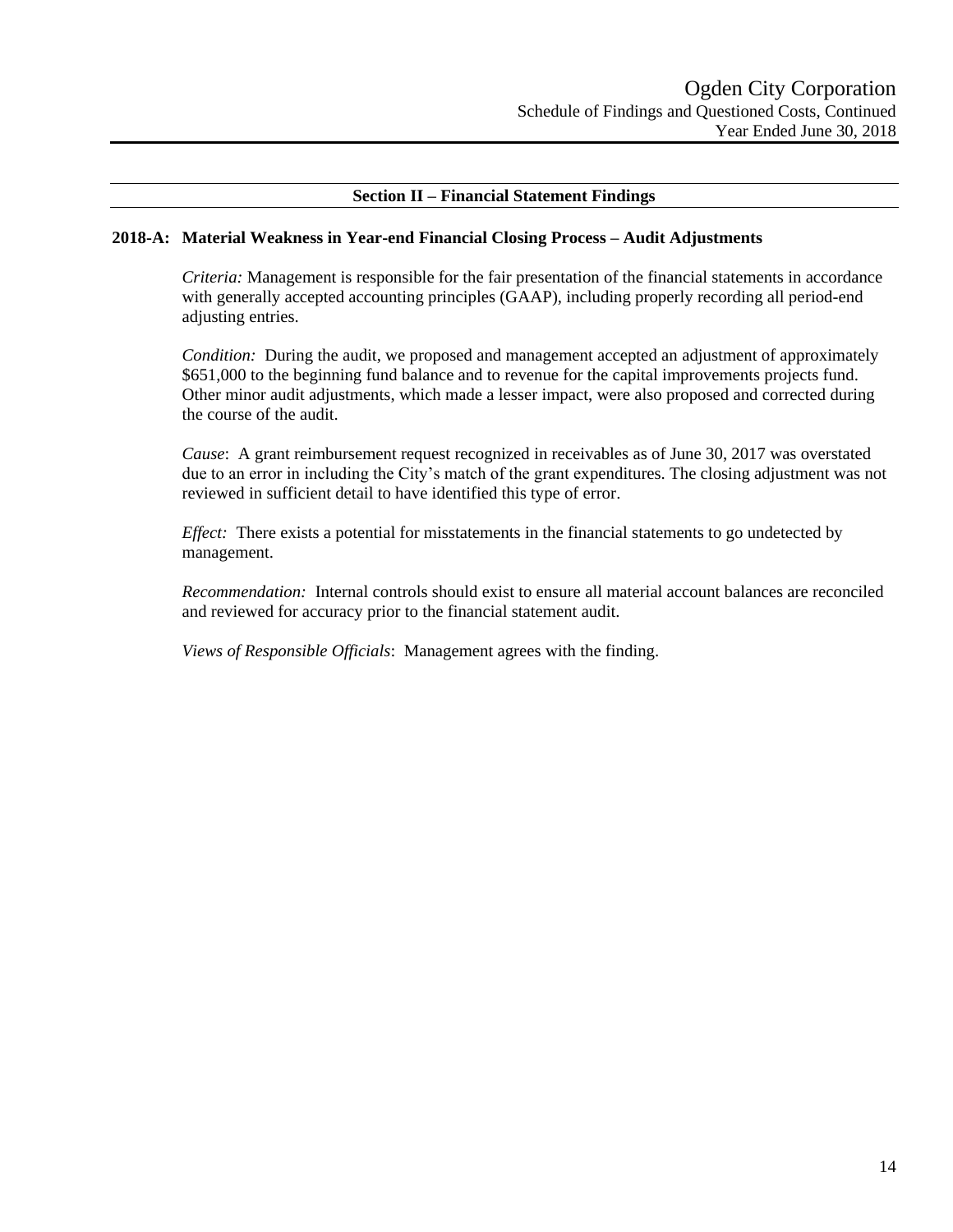#### **Section III – Federal Award Findings and Questioned Costs**

### 2018-001 **U.S. Department of Housing and Urban Development CFDA #14.218, Grant Nos. B-17-MC-49-0001 (2018), B-16-MC-49-0000 (2017), B-14-MC-49-0001 (2015), B-13-MC-49-0001 (2014) Community Development Block Grant**

#### **Significant deficiency in internal control over compliance - reporting**

*Criteria:* Internal controls should be in place so that all required supports are reviewed prior to being submitted to federal agencies. 24 CFR Section 135.90 requires that each recipient that administers community development assistance in excess of \$200,000 in a program year, must submit HUD 60002, a summary report of the economic opportunities for low- and very lowincome persons.

*Condition:* During the audit, we noted that the HUD 60002 report was not reviewed and approved by anyone other than the report preparer prior to its submission.

*Cause:* There were no controls in place for the review and approval of the report prior to being summitted on the Section 3 Performance Evaluation and Registry System (SPEARS).

*Effect:* Without additional controls, there is a possibility that incorrect information could be submitted through SPEARS.

*Questioned Costs:* None reported

*Context/Sampling:* Sampling was not used as all Community Development Block Grant reports were tested.

*Repeat Finding from Prior Year(s):* No

*Recommendation:* Controls should be implemented to ensure that the information for the HUD 60002 report is reviewed prior to being submitted through SPEARS.

*View of Responsible Officials:* Management agrees with the finding.

2018-002 **U.S. Department of Housing and Urban Development CFDA #14.218, Grant Nos. B-17-MC-49-0001 (2018), B-16-MC-49-0000 (2017), B-14-MC-49-0001 (2015), B-13-MC-49-0001 (2014) Community Development Block Grant**

> **Cash Management compliance and Significant deficiency in internal control over compliance**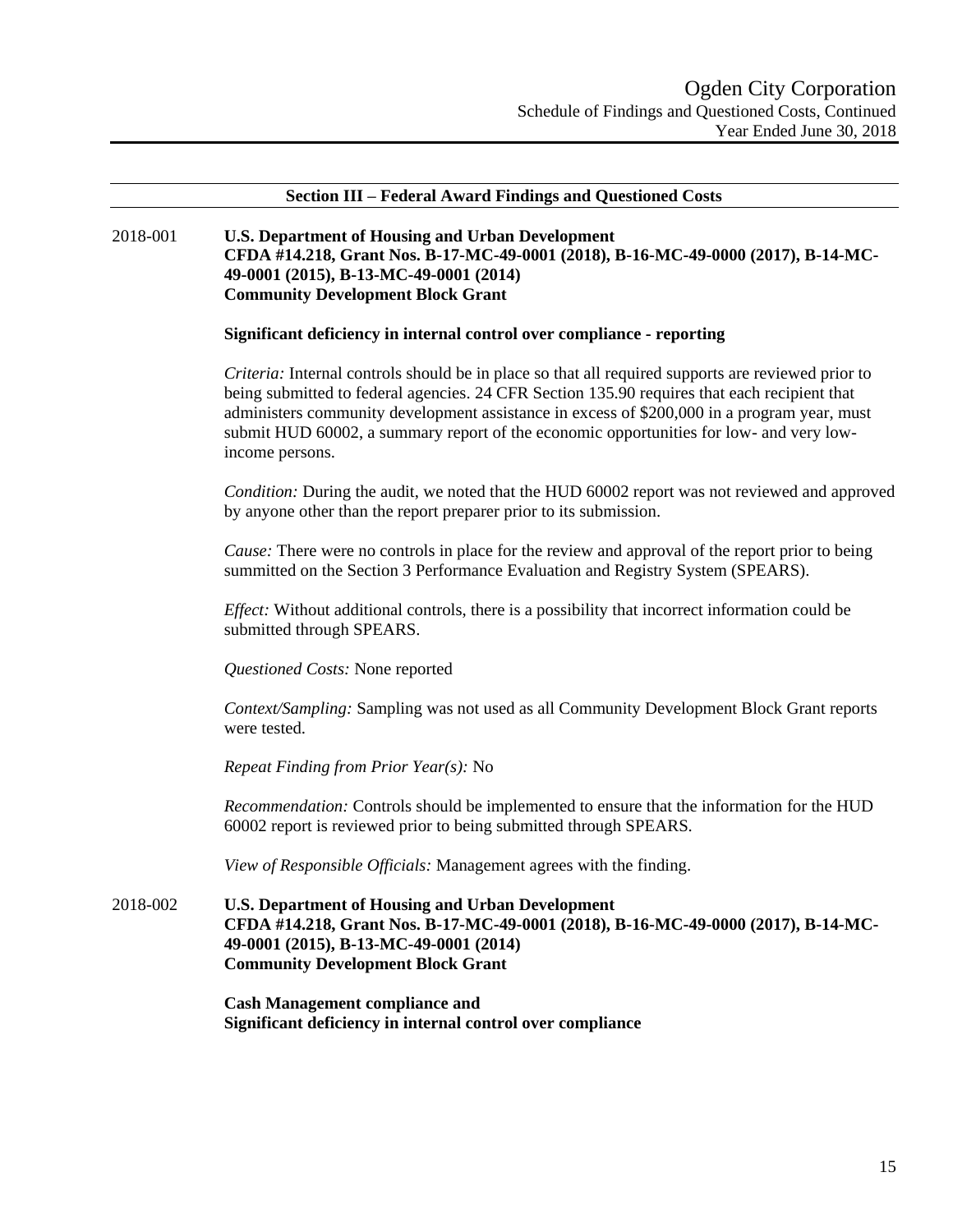*Criteria:* 2 CFR section 215.22 requires that program income is disbursed before requesting additional Federal cash draws.

*Condition:* During the audit, Ogden City Corporation did not disburse available program income prior to requesting additional federal cash draws.

*Cause:* Management of Ogden City Corporation did not verify that program income was available for use prior to requesting additional federal cash draws, however, all program income was used by the end of the fiscal year ended June 30, 2018.

*Effect:* Federal cash draws are made when program income is available.

*Questioned Costs:* None reported

*Context/Sampling:* Sampling was not used as all receipts of program income and federal cash draws was tested.

*Repeat Finding from Prior Year(s):* No

*Recommendation:* Controls should be implemented to include a review process to ensure that all available program income is used prior to requesting additional federal cash draws.

*View of Responsible Officials:* Management agrees with the finding.

## 2018-003 **U.S. Department of Transportation CFDA #20.106, Grant Nos. 3-49-0024-44, 3-49-0024-45, 3-49-0024-46 Airport Improvement Program**

### **Significant deficiency in internal control over compliance - reporting**

*Criteria:* OMB No. 2120-0569 requires sponsors of commercial service airports submit FFA Form 5100-127, Operating and Financial Summary and FFA Form 5100-126, Financial Government Payment Report.

*Condition:* During the audit, we noted that Ogden City Corporation had not filed FAA Form 5100-127 or FAA Form 5100-126 for the fiscal year ended June 30, 2017. The report was not filed until December 3, 2018 after it was made aware to Management that the reports were required to be filed. Ogden City Corporation requested an extension to file the report for the fiscal year ended June 30, 2018 as information from the CAFR is required to complete the report.

*Cause:* Management was unaware of the requirement to file the reports.

*Effect:* Required reports are not submitted that may affect future funding of the grant.

*Questioned Costs:* None reported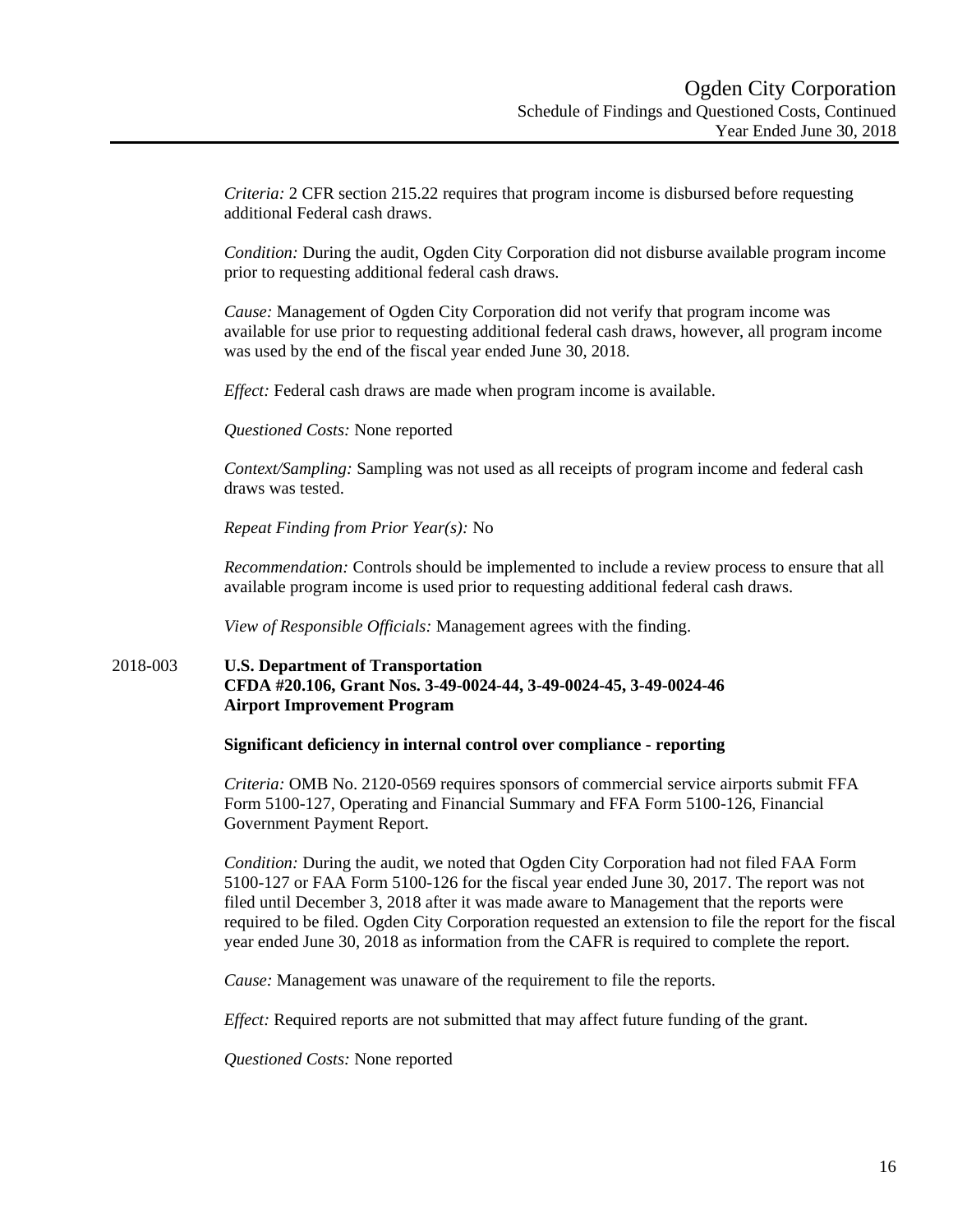*Context/Sampling:* A nonstatistical sample of 6 reports out of 19 reports were selected for report testing.

*Repeat Finding from Prior Year(s):* No

*Recommendation:* Controls and training should be implemented to ensure that all required reports under the Airport Improvement Program are submitted.

*View of Responsible Officials:* Management agrees with the finding.

# 2018-004 **U.S. Department of Transportation CFDA #20.106, Grant Nos. 3-49-0024-44, 3-49-0024-45, 3-49-0024-46 Airport Improvement Program**

## **Equipment and Real Property Management compliance and Significant deficiency in internal control over compliance**

*Criteria:* 2 CFR Section 215.34 requires a physical inventory of equipment be conducted and reconciled with the equipment records at least once every two years.

*Condition:* During the audit, we noted that Ogden City Airport has not performed a physical inventory of equipment acquired with federal awards within the last two years.

*Cause:* Controls are not in place to ensure that each department performed their physical inventory of equipment acquired with federal awards at least once every two years.

*Effect:* There is a higher risk for an undiscovered theft of assets as a physical inventory is not performed or reconciled to equipment records. Without a recent inventory, there is also the risk that compliance requirements in regards to the sale or disposal of assets acquired with federal awards might not be followed.

### *Questioned Costs:* None reported

*Context/Sampling:* Sampling was not used or applicable as the physical inventory is required only once every two years.

### *Repeat Finding from Prior Year(s):* No

*Recommendation:* Controls should be implemented to ensure that physical inventory of equipment acquired with federal awards is performed at least once every two years and is reconciled with equipment records.

*View of Responsible Officials:* Management agrees with the finding.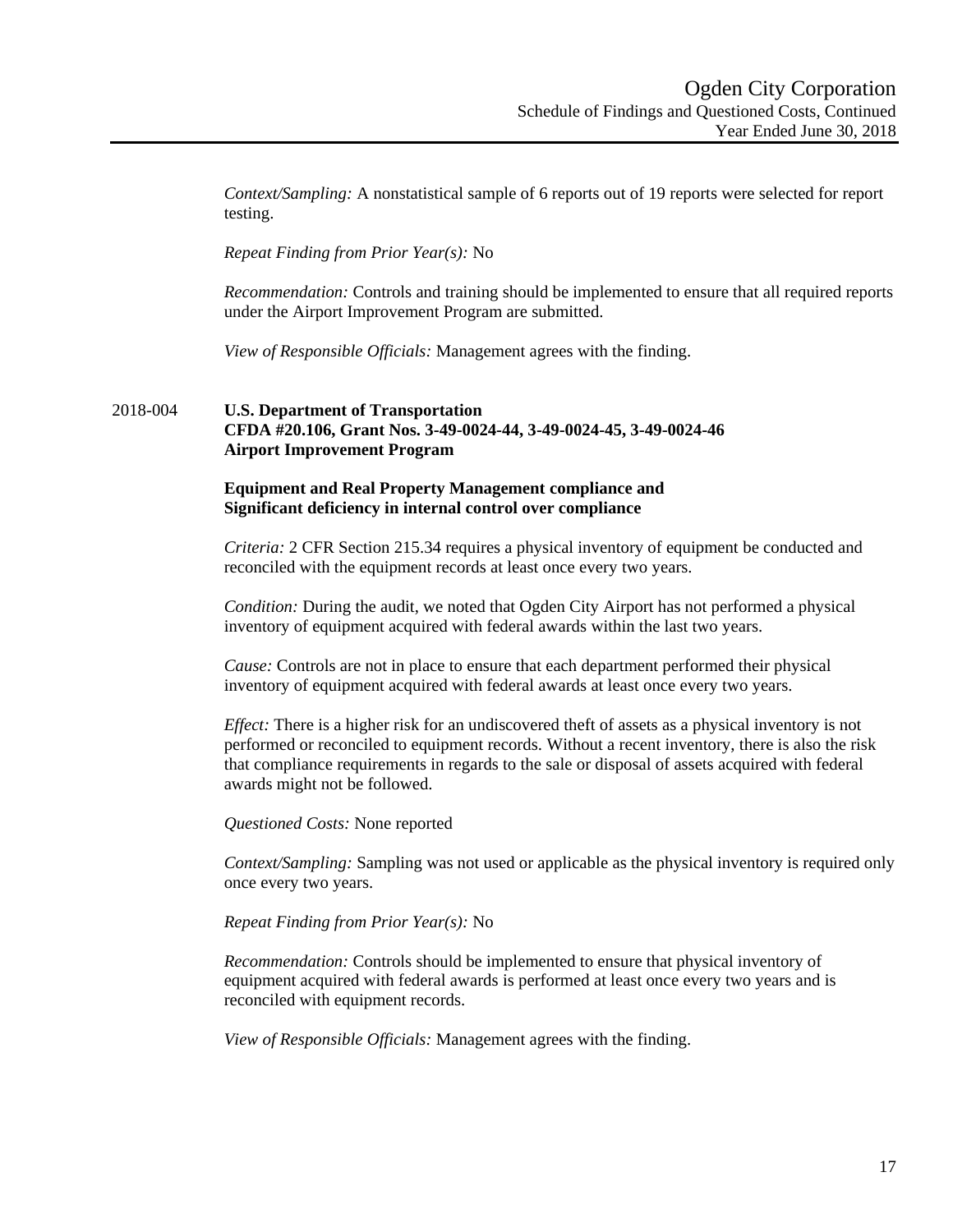## <span id="page-19-0"></span>**2018-B: General Fund Balance in Excess of 25% – Material Weakness in Internal Controls over State Compliance**

*Criteria:* Utah Code adopted by the state legislature dictates that the accumulation of a fund balance in a city general fund may not exceed 25% of the total revenue of the city general fund for the current fiscal period. (Utah Code Title 10, Chapter 6, Section 116).

*Condition*: During the audit, we noted the City's combined balance of unassigned, assigned, and committed general fund balance exceeded the 25% maximum – the City's balance was 28% of general fund revenues.

*Cause*: Actual balances of both revenues and expenditures for the fiscal year ended June 30, 2018 were lower than budgeted, which simultaneously reduced the maximum allowable fund balance and increased the actual accumulated fund balance.

*Effect:* The City's general fund balance as of June 30, 2018 is higher than the maximum allowed under the Utah Code.

*Recommendation:* The City should implement additional internal controls to periodically monitor compliance with the code sections regarding fund balance and ensure such monitoring results in any needed modifications to budgeted expenditures and/or transfers.

*Views of Responsible Officials*: Management agrees with the finding.

# **2018-C: Expenditures in Excess of Budget – Significant Deficiency in Internal Controls over State Compliance**

*Criteria:* Utah Code adopted by the state legislature dictates that city officers may not make or incur expenditures or encumbrances in excess of total appropriations for any department in the budget as adopted or as subsequently amended (Utah Code Title 10, Chapter 6, Section 123).

*Condition:* During the audit, we noted recorded expenditures in excess of budget in the following funds/departments:

- *-* Operating expenditures in the Refuse fund exceeded the amended budget by approximately \$528,000. While the majority of this budget overage was for the Refuse fund to rent vehicles from the City's fleet, at least \$118,000 of the budget overage included charges incurred from external vendors.
- *-* Operating expenditures in the Downtown Special Assessment fund exceeded the amended budget by approximately \$66,000.

*Cause*: The budget was not amended to reflect the actual amount that needed to be incurred to operate these funds.

*Effect:* Under the Utah Code chapter referred to above, any obligation contracted by any such officer may not be or become valid or enforceable against the city until the claim has been processed as provided by in that chapter. The City may not be materially in compliance with the Utah Code if budgets are not amended prior to exceeding the budget.